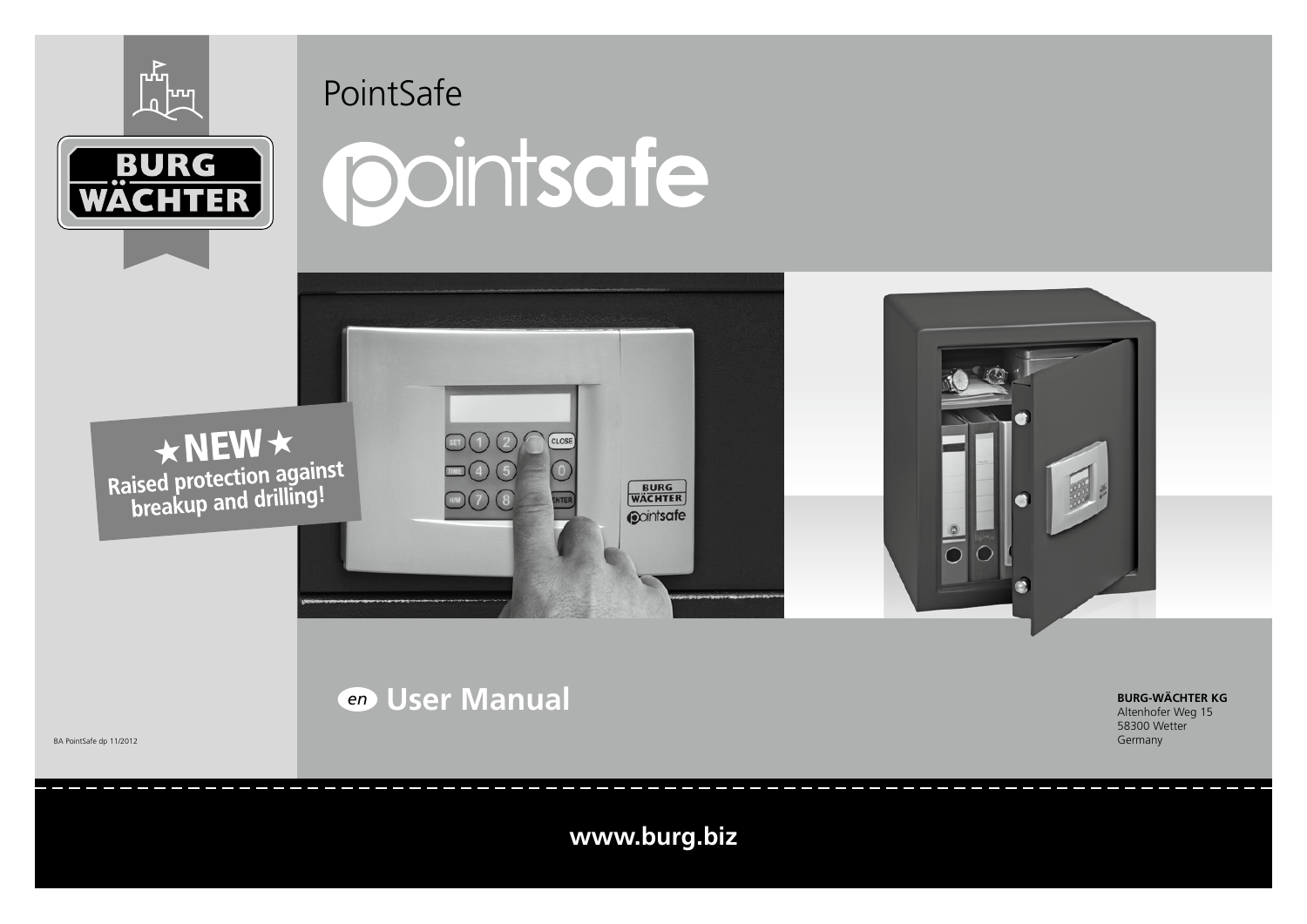

#### **Illustrations**

**Enter**

 **Close/Clear**

 **Set**

 **Time**

 **H/M**

#### Dear customer,

Thank you for buying a safe belonging to the Point Safe family. This safe was developed and manufactured by Burg-Wächter using the latest technical features. This Point Safe has been designed to be used in both standard and hotel modes. In addition to the keypad this safe comes with mechanical emergency override key.

We hope you enjoy your new BURG-WÄCHTER safe.

#### **Important: Please read the entire User Manual before you start programming.**

### **Important Notes**

- Store your codes and emergency Override key at a secure location **and Not inside the safe** *(the emergency lock is located under the 4 batteries).*
- For security reasons we recommend you do **Not** use personal numbers for example D.O.B and Telephone numbers as your User or Master code.
- $-$  If the safe is not going to be used for a prolonged period of time. please remove the batteries.
- For hotel mode: See "**Point Safe in hotel mode**" and the attached guest code instructions.
- For security reasons, Both the user and administrator codes should be changed from there factory settings.
- This Point safe will only reach its required security level if correctly bolt fixed to a secure wall or floor.
	- *(Please use the provided anchoring bolts)*
- For security reasons, the user code should be different from the Master code.
- Please contact your vendor if you have any questions or problems regarding your Burg Wachter Point Safe.

#### **General**

The Point series safes can be operated both standard mode and a hotel mode. In both of these modes, a Master code and a User code are available to operate the safe.

The Master code must have 8 digits. The User code can have between 3 and 6 digits.

**Master Code:** 12345678 (factory set) **User Code:** 168 (factory set)

| <b>Technical data</b>                |                                                                      |
|--------------------------------------|----------------------------------------------------------------------|
| <b>Blocking times</b>                | After 3 wrong code entries for 5 minutes                             |
| Power supply                         | 4 x MIGNON LR6/AA/ALKALINE                                           |
| Working<br>temperature<br>conditions | $-15$ °C to +50 °C<br>up to 95% rel. air humidity<br>(noncondensing) |

# **Setting up PointSafe**

- Remove the screw from the battery compartment side.
- Move the front cover cap with the PointSafe logo to the right.
- Insert the batteries (4 pieces, LR6/AA/1.5V/Alkaline).
- The electronics will need approx. 30 sec. to load the program. Then press the "Enter" button.
- Enter the user code (168).
- Press the "Enter" button again.

Now the safe can be opened and individually programmed.

**Attention:** If the batteries are too low, "Lo Batt" appears on the display. **All 4** batteries need to be replaced in such case (LR6/AA/1.5V/Alkaline).